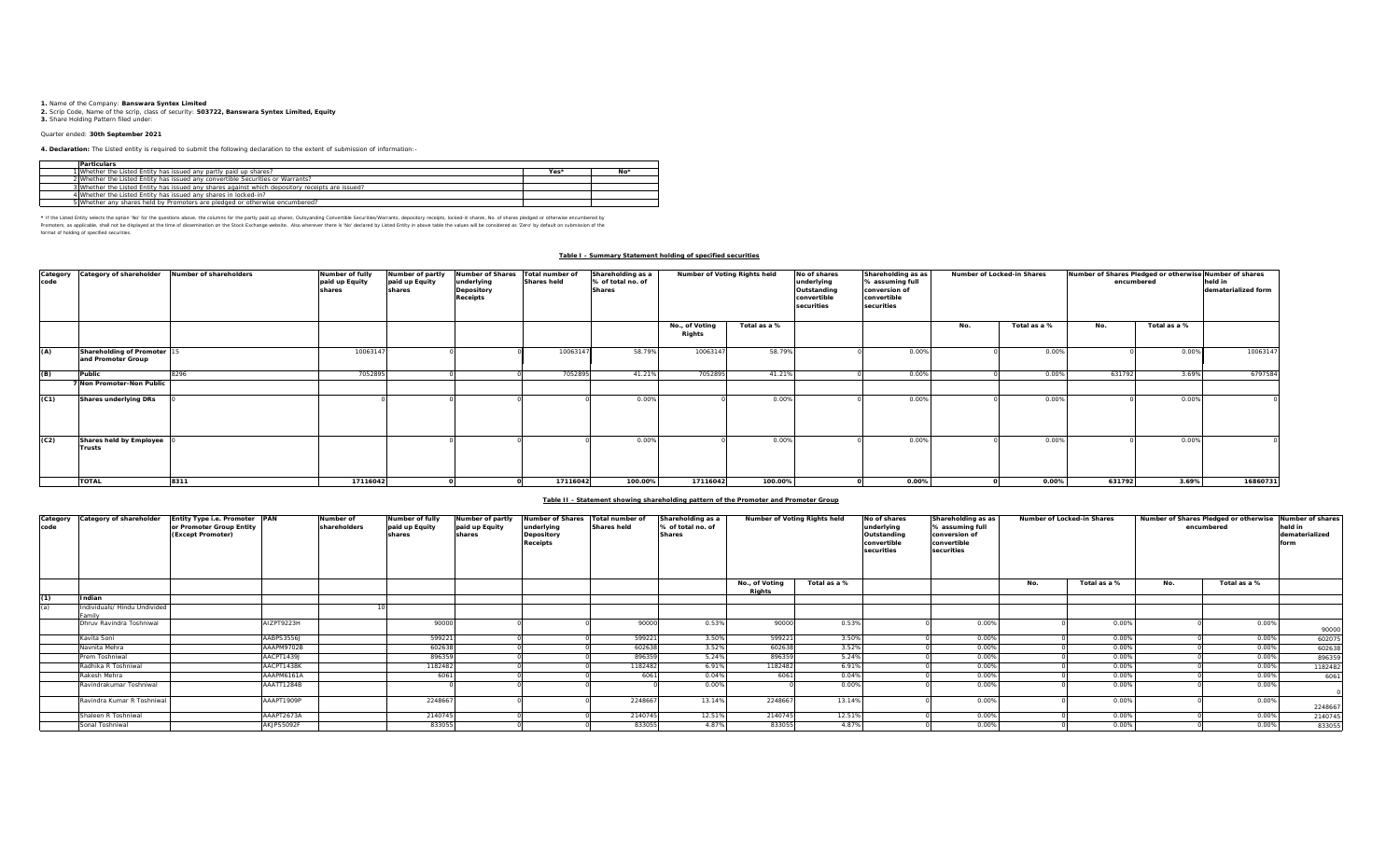| (c) | Financial Institutions/ Banks                                                             |            |          |  |          | 0.00%  |          | 0.00%  | 0.00% | 0.00% | 0.00% |          |
|-----|-------------------------------------------------------------------------------------------|------------|----------|--|----------|--------|----------|--------|-------|-------|-------|----------|
| (d) | <b>Bodies Corporate</b>                                                                   |            |          |  |          |        |          |        |       |       |       |          |
|     | Lawson Trading Co. Pvt Ltd                                                                | AAACL6061B | 40501    |  | 40501    | 2.379  | 40501    | 2.37%  | 0.00% | 0.00% | 0.00% | 405018   |
|     | Moonfine Trading Co. Pvt Ltd                                                              | AACCM2240H | 194500   |  | 194500   | 1.14%  | 194500   | 1.14%  | 0.00% | 0.00% | 0.00% | 194500   |
|     | Niral Trading Pvt Ltd                                                                     | AAACN3463B | 561665   |  | 561665   | 3.28%  | 561665   | 3.28%  | 0.00% | 0.00% | 0.00% | 56166    |
|     | Speedshore Trading Co. Pvt                                                                | AAECS7228M | 202736   |  | 202736   | 1.18%  | 202736   | 1.18%  | 0.00% | 0.00% | 0.00% | 20273    |
|     | Sub-Total (A)(1)                                                                          |            | 9963147  |  | 9963147  | 58.21% | 9963147  | 58.21% | 0.00% | 0.00% | 0.00% | 996600   |
| (2) | Foreign                                                                                   |            |          |  |          |        |          |        |       |       |       |          |
| (a) | Individuals (Non-Resident<br>Individuals/ Foreign<br>Individuals)                         |            |          |  |          |        |          |        |       |       |       |          |
|     | Udit Ravindra Toshniwal                                                                   | AJIPT4880G | 100000   |  | 100000   | 0.58%  | 100000   | 0.58%  | 0.00% | 0.00% | 0.00% | 100000   |
| (b) | Government                                                                                |            |          |  |          | 0.00%  |          | 0.00%  | 0.00% | 0.00% | 0.00% |          |
| (c) | Institutions                                                                              |            |          |  |          | 0.00%  |          | 0.00%  | 0.00% | 0.00% | 0.00% |          |
| (d) | Foreign Portfolio Investor                                                                |            |          |  |          | 0.00%  |          | 0.00%  | 0.00% | 0.00% | 0.00% |          |
| (e) | Any Other (specify)                                                                       |            |          |  |          | 0.00%  |          | 0.00%  | 0.00% | 0.00% | 0.00% |          |
|     | Sub-Total (A)(2)                                                                          |            | 100000   |  | 100000   | 0.58%  | 100000   | 0.58%  | 0.00% | 0.00% | 0.00% | 100000   |
|     | <b>Total Shareholding of</b><br>Promoter and Promoter<br>Group $(A)$ =<br>$(A)(1)+(A)(2)$ |            | 10063147 |  | 10063147 | 58.79% | 10063147 | 58.79% | 0.00% | 0.00% | 0.00% | 10066001 |

|                  | Table III - Statement showing shareholding pattern of the Public shareholder         |            |                           |         |  |  |         |               |         |        |  |               |               |          |       |                                             |                                              |                                                                 |                                |                                                         |                              |  |                                                                        |                                                                                     |                            |                                                     |  |                                                       |
|------------------|--------------------------------------------------------------------------------------|------------|---------------------------|---------|--|--|---------|---------------|---------|--------|--|---------------|---------------|----------|-------|---------------------------------------------|----------------------------------------------|-----------------------------------------------------------------|--------------------------------|---------------------------------------------------------|------------------------------|--|------------------------------------------------------------------------|-------------------------------------------------------------------------------------|----------------------------|-----------------------------------------------------|--|-------------------------------------------------------|
| Category<br>code | Category of shareholder                                                              | PAN        | Number of<br>shareholders |         |  |  |         |               |         |        |  |               |               |          |       | Number of fully<br>paid up Equity<br>shares | Number of partly<br>paid up Equity<br>shares | <b>Number of Shares</b><br>underlying<br>Depository<br>Receipts | Total number of<br>Shares held | Shareholding as a<br>% of total no. of<br><b>Shares</b> | Number of Voting Rights held |  | No of shares<br>underlying<br>Outstanding<br>convertible<br>securities | Shareholding as as<br>% assuming full<br>conversion of<br>convertible<br>securities | Number of Locked-in Shares | Number of Shares Pledged or otherwise<br>encumbered |  | Number of shares<br>held in<br>dematerialized<br>form |
| (1)              | <b>Institutions</b>                                                                  |            |                           |         |  |  |         |               |         |        |  |               |               |          |       |                                             |                                              |                                                                 |                                |                                                         |                              |  |                                                                        |                                                                                     |                            |                                                     |  |                                                       |
| (a)              | Mutual Funds / UTI                                                                   |            |                           |         |  |  |         | 0.00%         |         | 0.00%  |  | 0.00%         | 0.00%         |          | 0.00% |                                             |                                              |                                                                 |                                |                                                         |                              |  |                                                                        |                                                                                     |                            |                                                     |  |                                                       |
| (b)              | Venture Capital Funds                                                                |            |                           |         |  |  |         | 0.00%         |         | 0.00%  |  | 0.00%         | 0.00%         |          | 0.00% |                                             |                                              |                                                                 |                                |                                                         |                              |  |                                                                        |                                                                                     |                            |                                                     |  |                                                       |
| (c)              | Alternate Investment Funds                                                           |            |                           |         |  |  |         | 0.00%         |         | 0.00%  |  | 0.00%         | 0.00%         |          | 0.00% |                                             |                                              |                                                                 |                                |                                                         |                              |  |                                                                        |                                                                                     |                            |                                                     |  |                                                       |
| (d)              | oreign Venture Capital                                                               |            |                           |         |  |  |         | 0.00%         |         | 0.00%  |  | 0.00%         | 0.00%         |          | 0.00% |                                             |                                              |                                                                 |                                |                                                         |                              |  |                                                                        |                                                                                     |                            |                                                     |  |                                                       |
| (e)              | <b>vestors</b><br>Foreign Portfolio Investors                                        |            |                           |         |  |  |         | 0.00%         |         | 0.00%  |  | 0.00%         | 0.00%         |          | 0.00% |                                             |                                              |                                                                 |                                |                                                         |                              |  |                                                                        |                                                                                     |                            |                                                     |  |                                                       |
| (f)              | Financial Institutions/ Banks                                                        |            |                           | 450     |  |  | 450     | 0.00%         | 450     | 0.00%  |  | 0.00%         | 0.00%         |          | 0.00% |                                             |                                              |                                                                 |                                |                                                         |                              |  |                                                                        |                                                                                     |                            |                                                     |  |                                                       |
| (a)              | Insurance Companies                                                                  |            |                           |         |  |  |         | 0.00%         |         | 0.00%  |  | 0.00%         | 0.00%         |          | 0.00% |                                             |                                              |                                                                 |                                |                                                         |                              |  |                                                                        |                                                                                     |                            |                                                     |  |                                                       |
| (h)              | Provident Funds/Pension<br>unds                                                      |            |                           |         |  |  |         | 0.00%         |         | 0.00%  |  | 0.00%         | 0.00%         |          | 0.00% |                                             |                                              |                                                                 |                                |                                                         |                              |  |                                                                        |                                                                                     |                            |                                                     |  |                                                       |
|                  | Any Other (Foreign<br><b>Institutional Investors)</b>                                |            |                           | 123784  |  |  | 123784  | 0.72%         | 123784  | 0.72%  |  | 0.00%         | 0.00%         |          | 0.00% | 123784                                      |                                              |                                                                 |                                |                                                         |                              |  |                                                                        |                                                                                     |                            |                                                     |  |                                                       |
|                  | Elara India Opportunities<br>Fund Limited                                            | AABCE6307N |                           | 658780  |  |  | 658780  | 3.85%         | 658780  | 3.85%  |  | 0.00%         | 0.00%         |          | 0.00% | 658780                                      |                                              |                                                                 |                                |                                                         |                              |  |                                                                        |                                                                                     |                            |                                                     |  |                                                       |
|                  | Premier Investment Fund<br>imited                                                    | AACCP9387L |                           | 480000  |  |  | 480000  | 2.80%         | 480000  | 2.80%  |  | 0.00%         | 0.00%         |          | 0.00% | 480000                                      |                                              |                                                                 |                                |                                                         |                              |  |                                                                        |                                                                                     |                            |                                                     |  |                                                       |
|                  | Sub-Total (B)(1)                                                                     |            |                           | 1263014 |  |  | 1263014 | 7.38%         | 1263014 | 7.38%  |  | 0.00%         | 0.00%         | $\Omega$ | 0.00% | 1262564                                     |                                              |                                                                 |                                |                                                         |                              |  |                                                                        |                                                                                     |                            |                                                     |  |                                                       |
| (2)              | Central Govt/State<br>Govt(s)/President of<br>India                                  |            |                           |         |  |  |         | 0.00%         |         | 0.00%  |  | 0.00%         | 0.00%         |          | 0.00% |                                             |                                              |                                                                 |                                |                                                         |                              |  |                                                                        |                                                                                     |                            |                                                     |  |                                                       |
|                  | Sub-Total (B)(2)                                                                     |            |                           |         |  |  |         | 0.00%         |         | 0.00%  |  | 0.00%         | 0.00%         |          | 0.00% |                                             |                                              |                                                                 |                                |                                                         |                              |  |                                                                        |                                                                                     |                            |                                                     |  |                                                       |
| (3)              | <b>Non-institutions</b>                                                              |            |                           |         |  |  |         |               |         |        |  |               |               |          |       |                                             |                                              |                                                                 |                                |                                                         |                              |  |                                                                        |                                                                                     |                            |                                                     |  |                                                       |
| (a)              | Individuals                                                                          |            |                           |         |  |  |         |               |         |        |  |               |               |          |       |                                             |                                              |                                                                 |                                |                                                         |                              |  |                                                                        |                                                                                     |                            |                                                     |  |                                                       |
|                  | Individual shareholders<br>holding nominal share capital<br>up to Rs. 2 lakh.        |            | 8168                      | 2631145 |  |  | 2631145 | 15.37%        | 2631145 | 15.37% |  | 0.00%         | 0.00%         | 202547   | 1.18% | 2378410                                     |                                              |                                                                 |                                |                                                         |                              |  |                                                                        |                                                                                     |                            |                                                     |  |                                                       |
|                  |                                                                                      |            |                           |         |  |  |         |               |         |        |  |               |               |          |       |                                             |                                              |                                                                 |                                |                                                         |                              |  |                                                                        |                                                                                     |                            |                                                     |  |                                                       |
|                  | Individual shareholders<br>holding nominal share capital<br>in excess of Rs. 2 lakh. |            |                           | 928701  |  |  | 928701  | 5.43%         | 928701  | 5.43%  |  | 0.00%         | 0.00%         | 356303   | 2.08% | 92870                                       |                                              |                                                                 |                                |                                                         |                              |  |                                                                        |                                                                                     |                            |                                                     |  |                                                       |
|                  | Ajay Upadhyaya                                                                       | AAAPU0699R |                           | 200000  |  |  | 200000  | 1.17%         | 200000  | 1.17%  |  | 0.00%         | 0.00%         |          | 0.00% | 200000                                      |                                              |                                                                 |                                |                                                         |                              |  |                                                                        |                                                                                     |                            |                                                     |  |                                                       |
| (b)              | NBFCs registered with RBI                                                            |            |                           |         |  |  |         | 0.00%         |         | 0.00%  |  | 0.00%         | 0.00%         |          | 0.00% |                                             |                                              |                                                                 |                                |                                                         |                              |  |                                                                        |                                                                                     |                            |                                                     |  |                                                       |
|                  | <b>Casalacas Tecnis</b>                                                              |            |                           |         |  |  |         | $\sim$ $\sim$ |         | n nnn  |  | $\sim$ $\sim$ | $\sim$ $\sim$ |          | 0.000 |                                             |                                              |                                                                 |                                |                                                         |                              |  |                                                                        |                                                                                     |                            |                                                     |  |                                                       |